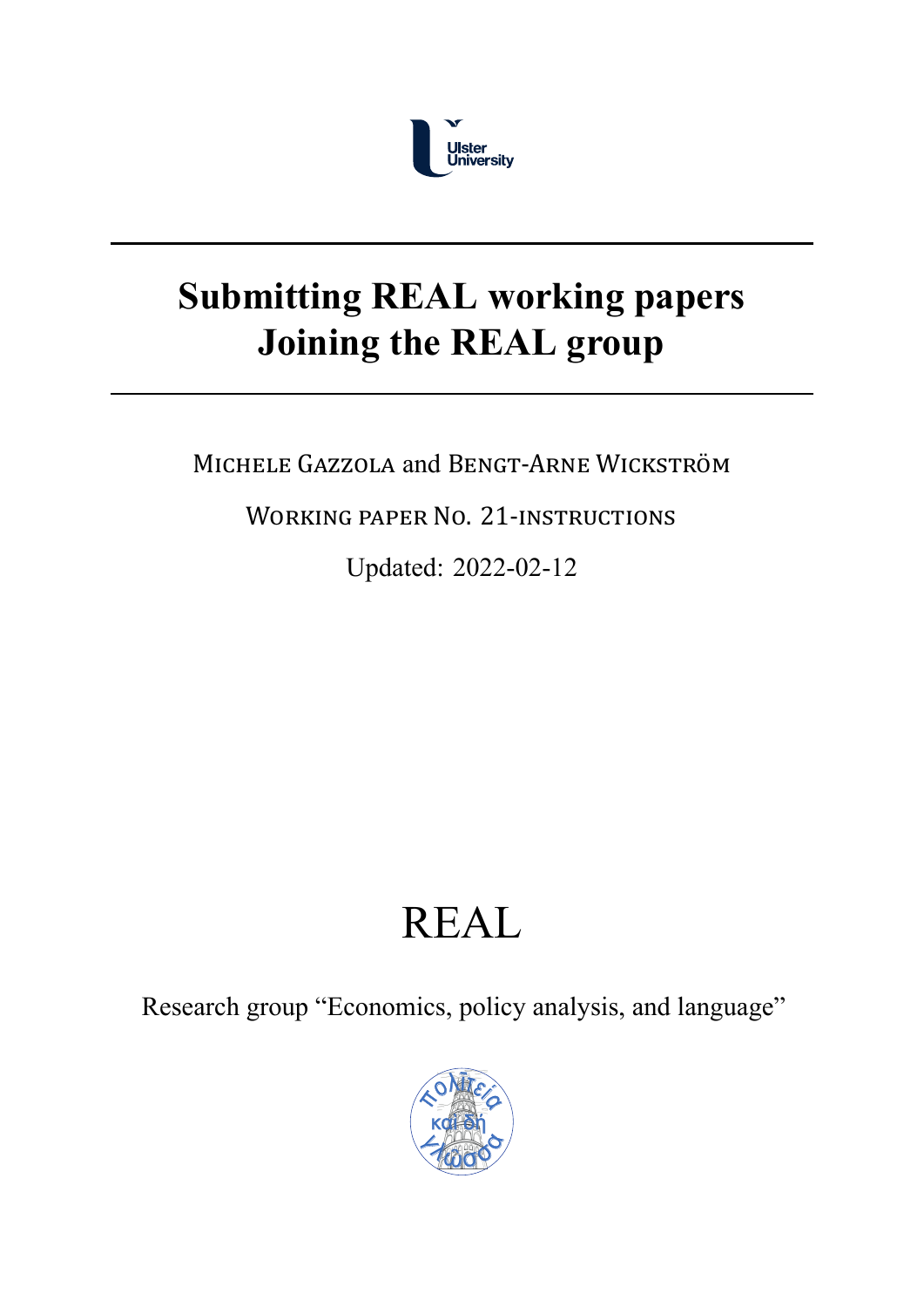# Submitting REAL working papers Joining the REAL group\*

# MICHELE GAZZOLA† and BENGT‐ARNE WICKSTRÖM‡

#### **Abstract**

We describe how to submit working papers to the REAL series and how to become a member of the REAL group.

#### **Zusammenfassung**

Wir beschreiben, wie man Arbeitsberichte für die REAL-Reihe einreicht, und wie man Mitglied der REAL-Gruppe werden kann.

#### **Resumo**

Ni priskribas kiel prepari labordokumentojn por la REAL-serio kaj kiel oni povas membriĝi en la REAL-grupo.

**(Please provide an abstract in the language of the paper.** *In addition, you may add abstracts in up to two additional languages of your choice. If you want to, you may provide up to ten keywords. If you want to, you may provide the suitable JEL classifications.*)

\*We are grateful to Ulster University for hosting the internet presence of the REAL group

#### (*Any acknowledgments you wish to express will be put here.***)**

†University of Ulster Research group "Economics, policy analysis, and language" (REAL) Email: *m.gazzola@ulster.ac.uk*

‡ Andrássy-Universität Budapest Research group "Economics, policy analysis, and language" (REAL) Email: *[bengt-arne.wickstroem@](mailto:m.gazzola@ulster.ac.uk)andrassyuni.hu*

#### **(Please provide us with the affiliation(s) and email address(es) of the author(s).)**